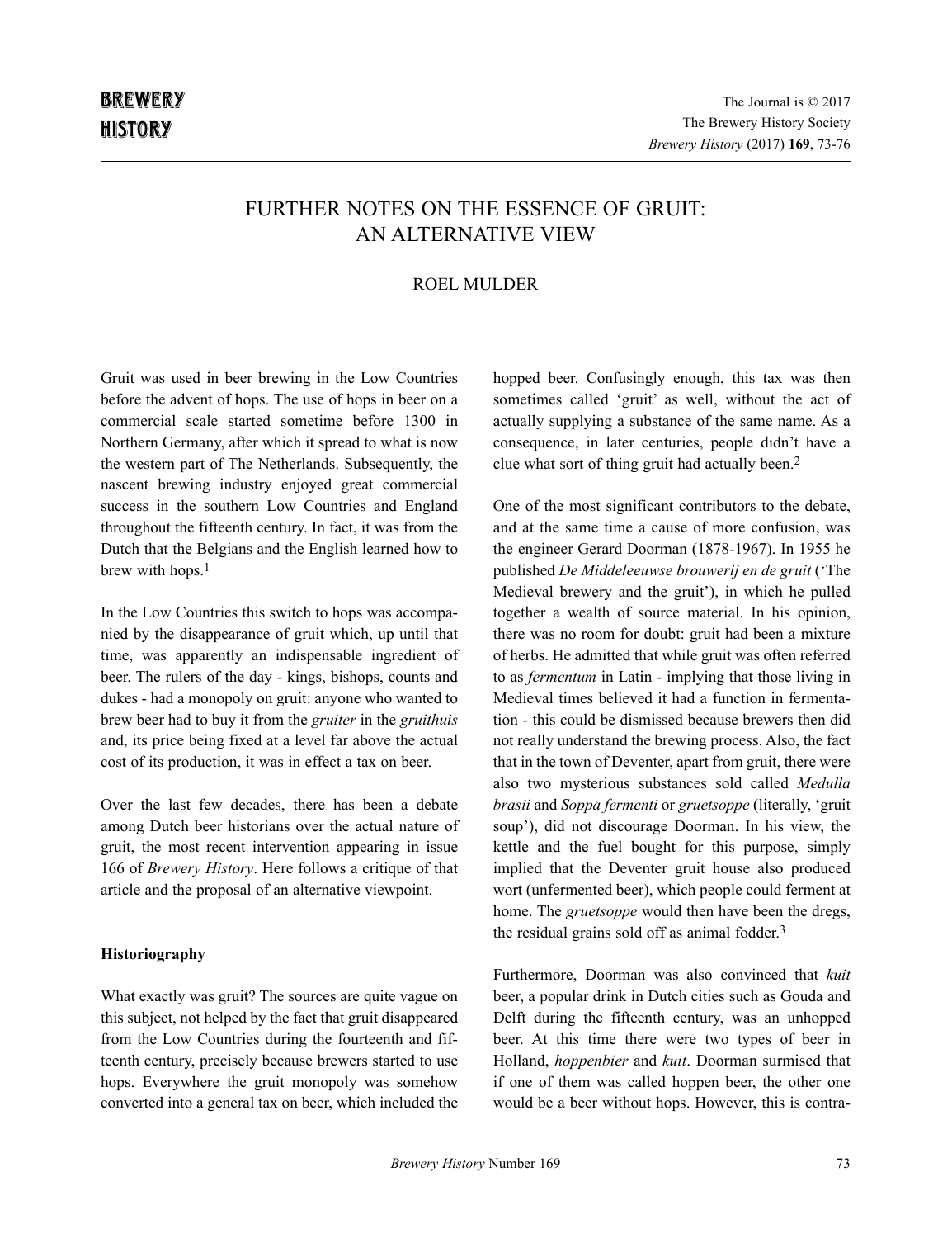dicted by the fact that a hop tax was levied on the 'koeyte' in Gouda in 1468 and that hops were used in Leuven *kuit*. 4

For a long time, Doorman's conclusions went unchallenged. However, in 1994 a young college student, Hans Ebbing, examined Doorman's work in his thesis *Gruytgeld ende hoppenbier*. He concluded that Doorman had been bending his discourse towards his own ideas a bit too often and that a number of sources could have been looked at more critically. Ebbing formulated an alternative idea, that gruit was not just a mixture of herbs, but rather more like a porridge or liquid required for brewing beer, speculating that it was a 'powerful malt extract' that contained a lot of enzymes to convert the starch inside the oats (then the main ingredient for beer) into sugars.5 Ebbing's ideas were challenging, a bit too much for his supervisor V.T. van Vilsteren, who diluted them for their joint contribution to the 1994 book *Beer! The story of Holland's favourite drink*. 6

## **Two contradictory theories**

So was gruit a mixture of herbs, as Doorman thought, or something more akin to what Ebbing suggests? In issue 166 of *Brewery History*, Frederik Ruis put forward his own arguments which were meant to support those of Ebbing.

Firstly, Ruis claims that gruit had everything to do with regulations and limitations issued by towns, because, as only a limited number of barrels was allowed to be drawn from a certain amount of malt, the brewers were left with dregs from which they had not yet extracted all the sugars. Brewers would then take these sugar-rich dregs to the gruit house, that did have the right to draw more (weak) beer from it. Then, this would be boiled down to a 'thick paste' (a kind of syrup) and be mixed with herbs. Next, the brewers would take the syrup back, and add it to the beer, as a kind of fermentation starter, or to get a nicely foaming secondary fermentation.

Yet this interpretation is open to question. It is true that from the fourteenth century onwards Dutch cities imposed all sorts of limitations on brewers, such as the byelaws in Delft (ca. 1326-1340), Gouda (1366) and Haarlem (1407). However, these restrictions mainly concerned hopped beer. For example, in Delft the brew-

ing of hopped beer was initially limited from the first of October to the first of May. 7 The byelaw in Gouda and especially the one in Haarlem date from the time that brewing with hops had already become dominant. In fact, there are no known byelaws that limit the amount of gruit beer brewed. Gruit is mentioned in sources from 947 and 999 onwards, when no such regulations were in place.8 Therefore, in the era of gruit use there was no reason at all for the brewers not to sparge the dregs themselves, and turn the result into small beer or to boil it down into something stronger. There was no need for a gruit house to do that.

Next, there is the question of the delivery of sugar-rich dregs to the gruit house. There appears to be little evidence to support this idea. The records of the gruit house in Deventer in the years 1339-1349 have been preserved and although they feature several entries of which the purpose is hard to understand (such as the purchase of malt, peat and a copper brewing kettle) there is one thing that was not purchased, sugar-rich dregs.9 And yet the Deventer gruit house produced this mysterious *medulla brasii* and *gruetsoppe*. Whatever these were, they were not made from sugar-rich dregs.

The final argument made by Frederik Ruis revolves around 'nabier' (literally, 'after-beer'), extant in the sixteenth and seventeenth century. This term was often used for the last mash to be drawn from the malt, a small beer that could be sold to the poor, or be used to dilute the wort from the stronger first mash to the desired strength. The term 'nabier' was also sometimes used for a boiled-down wort, which was like a kind of syrup. This form of nabier features in the *Kruydtboek* ('Herb book') by the Flemish Matthias de l'Obel from 1581, and in a recipe for a beer called 'Nimweeghse mol'from Dordrecht, at the end of the seventeenth century. According to De l'Obel, nabier was called 'Graut' in English, a translation also given by the Dutch scholar Schoockius (1661) and one found in a dictionary dating from 1679. For Ruis, there is no need to look any further: what was called 'graut' or 'grout' in sixteenth- and seventeenth-century English (not Dutch), is the same substance that is indicated as 'gruit' in medieval sources in the Low Countries.

However, in the Low Countries, gruit had fallen out of use long before De l'Obel wrote his Kruydtboeck. In Leuven, gruit beer had disappeared by 1423.10 In 1437,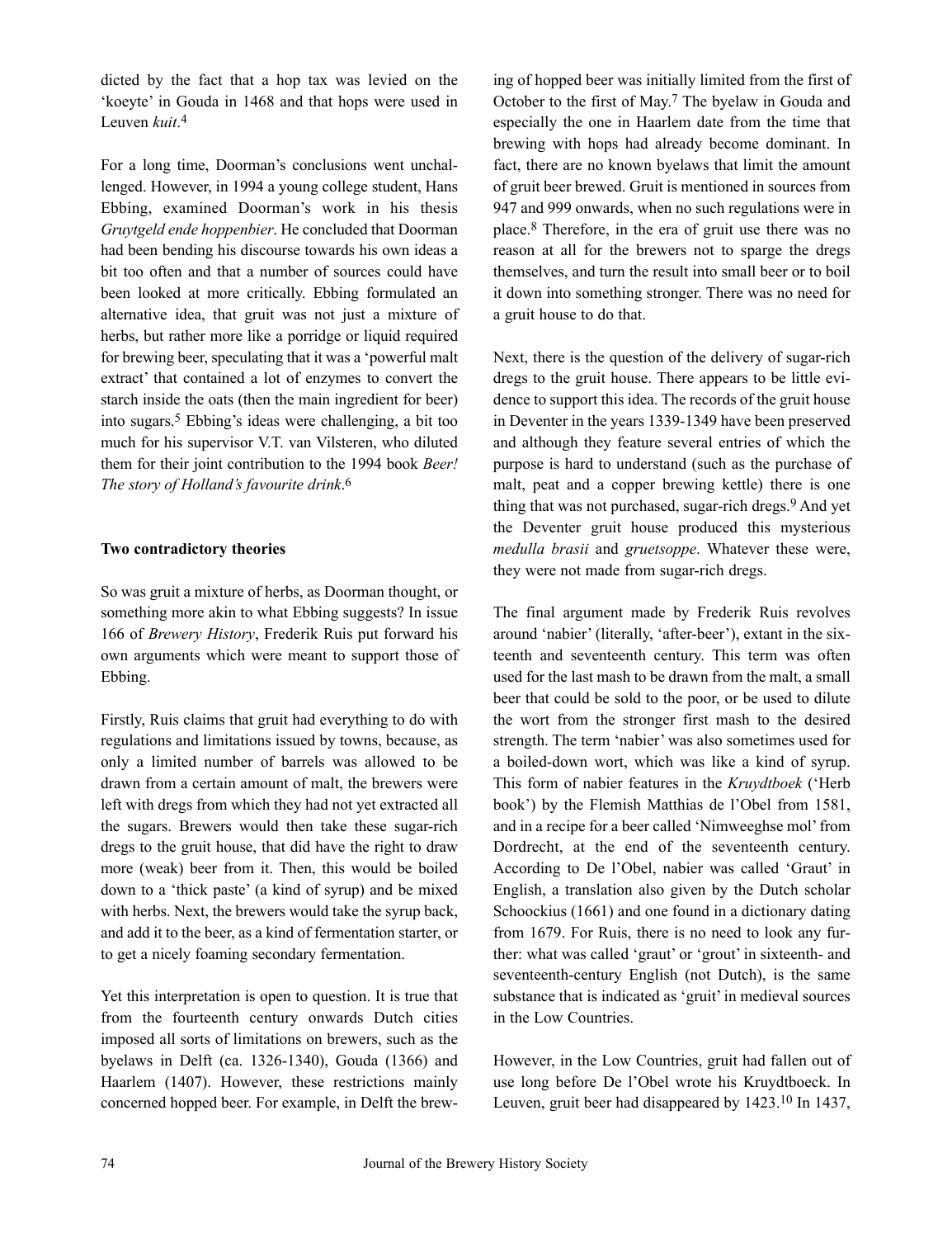a Delft tax collector wrote that people had stopped brewing with gruit long ago, the same is stated in 1468 we read the same in Gouda, where the 'gruytebier' hadn't been made for ages at that point.<sup>11</sup> Whatever gruit was, there is no continuity to be found between the Medieval gruit and the nabier mentioned by De l'Obel and in the Nimweeghse mol recipe at Dordrecht.

#### **A herb mixture after all**

We don't have to look for ghosts everywhere. Although this understandably will not be the final word on the matter, it does appear that Doorman was correct: gruit was a mixture of herbs and nothing more. The Medieval sources are vague and there are references to gruit as a *fermentum* and sometimes even as a *polenta* (porridge).<sup>12</sup>

For some reason, however, the most important clue continues to be overlooked: the surprising ease with which gruit was supplanted by hops. From the very first moment that brewing with hops is mentioned in the Low Countries, in 1321 by the count of Holland, it is in a context of a diminished revenue from gruit. After all, the count forbade the import of Hamburg (hopped) beer, but granted permission to the brewers of Holland to brew hopped beer, on the condition that per quantity of malt they would pay the same amount of money 'as they would for other beers, for which they would use gruit ('als sijt gheven souden van anderen biere, die si mit grute gruten souden').<sup>13</sup> After that, in the sources there is a long litany of complaints and litigations by the owners of gruit rights, because they were faced with diminishing income from gruit due to hops. The deed by Emperor Charles IV to the bishop of Utrecht in 1364 leaves no room for doubt:

Now however, in the past thirty or forty years the new method of brewing beer ('novus modus fermentandi cervisiam') has come to predominate so much with the inhabitants, namely by adding a certain herb called hops or 'hoppa', that the bishop of Utrecht is largely suffering a diminution in the revenues he was used to obtain from distributing the gruit.<sup>14</sup>

Also, this very same quotation provides a clue that the term *fermentare* in Medieval Latin does not simply mean 'to ferment', but can in certain contexts also mean 'to brew'. Here, for instance, *fermentandi* refers to 'fermenting', i.e. brewing, with hops. When in earlier texts gruit is called a *fermentum* it doesn't necessarily mean that gruit actually aided fermentation. *Fermentum* could also simply have meant 'brewing substance'.

Another well-known quotation on the replacement of gruit by hops is one by the bishop of Utrecht, who complained in 1404 about 'the hopped beer' because of which 'our gruit' hardly yielded anything anymore in the city of Zwolle.15

There is no sign of a transition phase, in which brewers started using hops, but also continued to add gruit, for instance to start fermentation or to have better sugar formation during mashing. Brewers switched to hops, and the revenues from gruit immediately collapsed. In the sources, the diminution of income from gruit is without exception attributed to hops. If gruit really was anything else, or anything more than some herbs of which brewers thought that they enhanced taste and durability, in short exactly what hops did, this transition would never have been so abrupt. I do not believe Ebbing's assumption that gruit was a malt extract either: he claims that it was used because there was not enough sugar formation in oats. However, oats initially continued to be the main brewing grain in the era of hops as well, without the use of any gruit.<sup>16</sup>

### **Conclusion**

Although at the Deventer gruit house, and possibly elsewhere, there were more activities than just the collection, crushing and packaging herbs, the conclusion still seems justified that the essence of gruit itself was a mixture of herbs. Other functions of gruit could never have been replaced by hops so easily. The arguments put forward by Frederik Ruis are open to refutation: there were no bye-laws that would cause gruit brewers to be stuck with sugar-rich dregs, such dregs were not purchased by the gruit house, and the connection suggested between English 'grout' and Dutch 'grout'is a much too loose one.

#### **References**

1. Unger, R.W. (2004) *Beer in the Middle Ages and the Renaissance*. Philadelphia: University of Pennsylvania Press, pp.74-103..